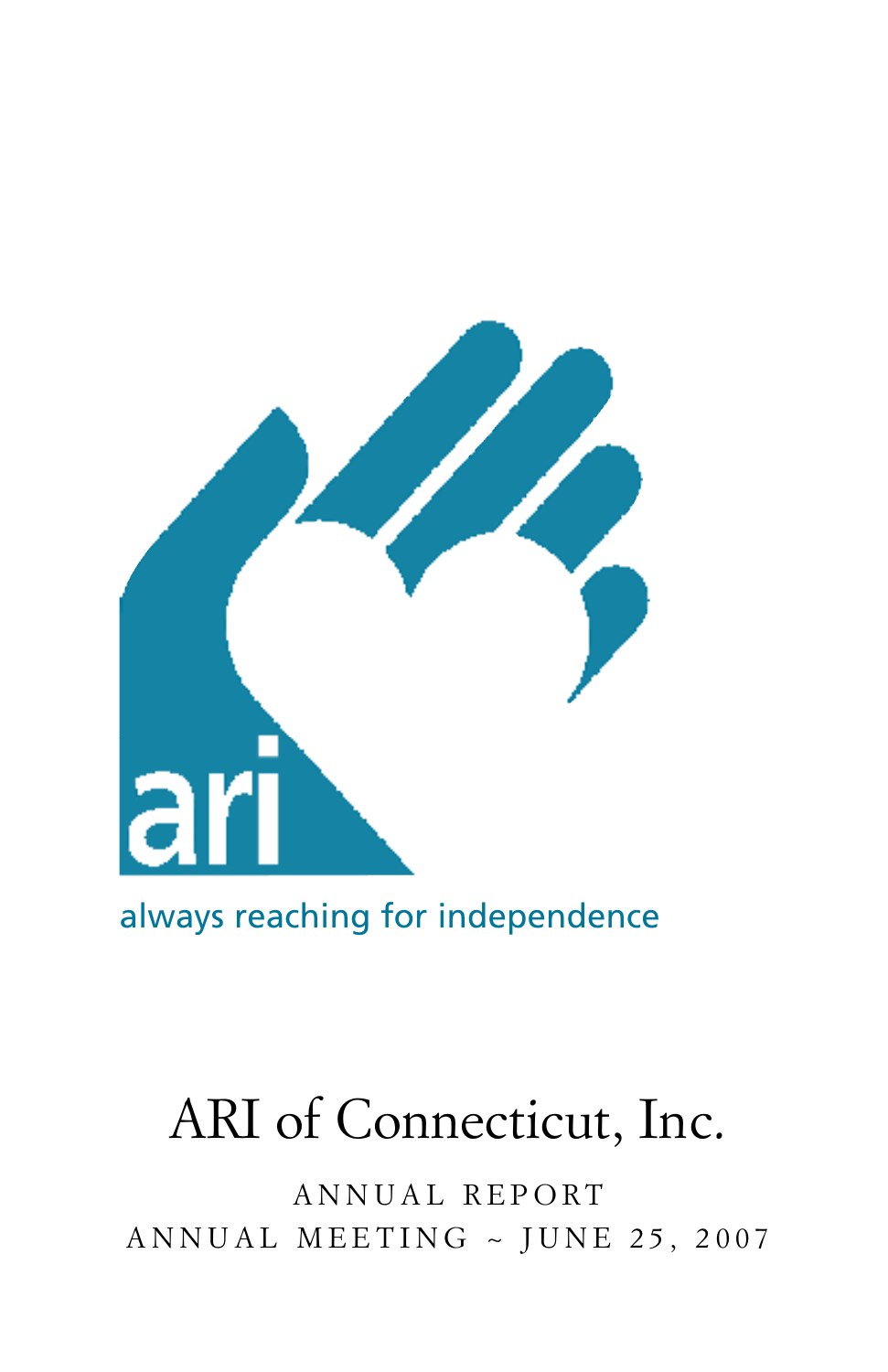## Call to Order

Mario Musilli *Chairperson, ARI Board of Directors*

### Nominating Committee's Report

John Russo *Chairperson, Nominating Committee*

### President's Report

Matthew P. Reyher *President/CEO*

## Special Recognition ARI YOUTH CORP

Tammy DeLeo *Director of Human Resources*

## Agency Awards

Matthew P. Reyher *President/CEO*

Adjournment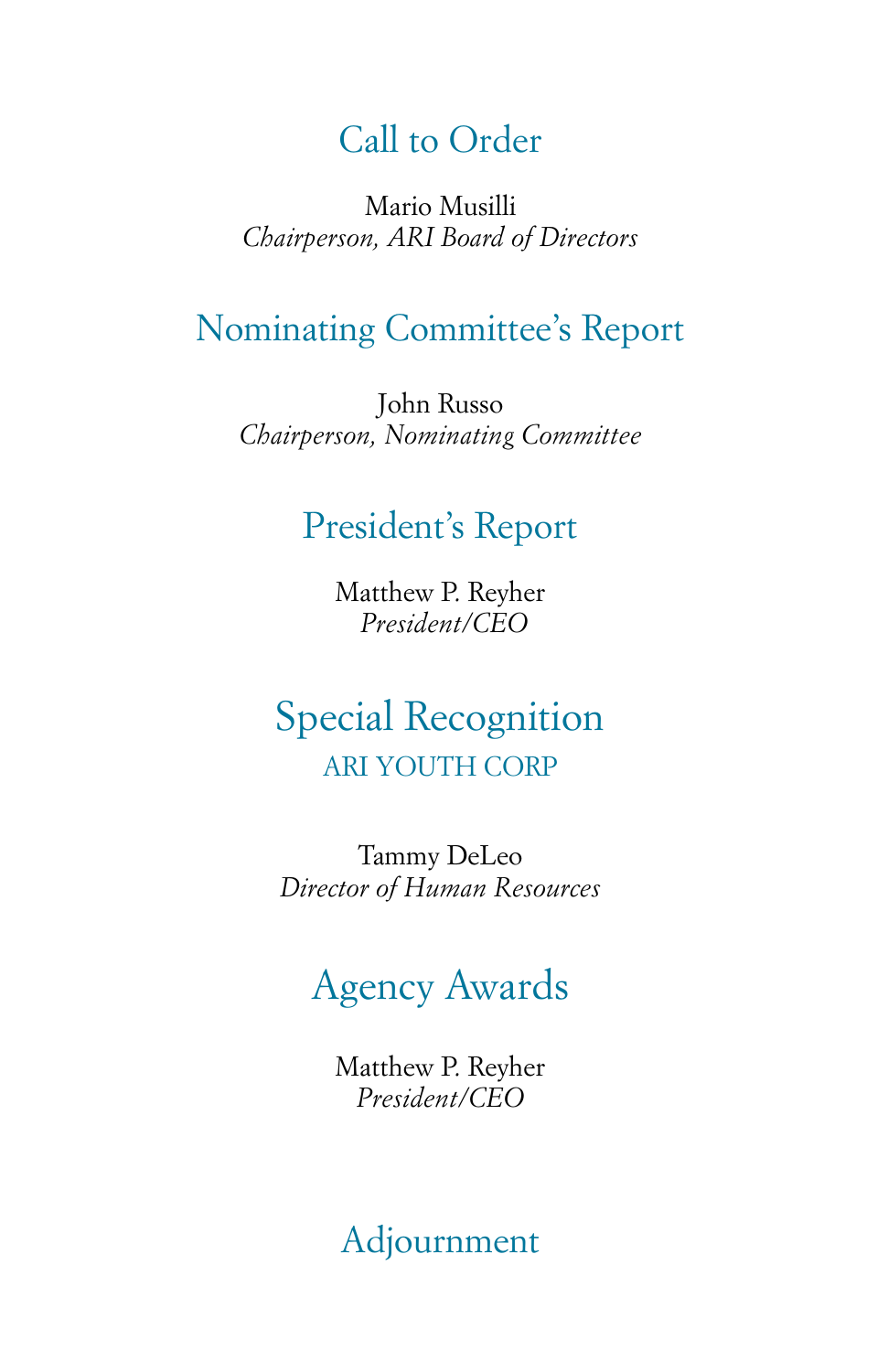## Annual Report from Matthew Reyher, CEO

As I often begin each and every Board of Directors Meeting, I would like to recite to you our credo: "Whatever power is out there, let it be in all of us each day. May it give us the voice to advocate for new opportunities. May it give us sight to envision a world of endless possibilities. May it allow us to hear the ideas and dreams of all. May it continually remind us that a life of a person with a disability is better, because I have lived today."

It gives me great pleasure to present you with our 2007 Annual Report. It has been quite a busy year. We are proud of our many accomplishments and look forward to the challenges of the coming year. Our ultimate goal is to have all of our clients reach the point of their own individualized level of independence. Their goals take place vocationally, socially, as well as residentially. When that is achieved, we will have completed our job. It is with pleasure that I can report upon the tremendous success that ARI has enjoyed: the homes that have been maintained, the jobs we have secured for our guys, the lives that we have transformed, the achievements that we have been part of, and the individuals and families whom we have helped. These achievements are a great source of pride and satisfaction to all of us here at ARI. ARI is very fortunate to have an extremely dedicated and caring group of staff that maintains a level of professional care and knowledge of the clients that we have been entrusted to serve. They continue to go above and beyond in their job responsibilities to ensure excellence in care. There is not a day that goes by that I do not observe a caring and compassionate staff having a positive influence on all our consumers.

While our year has been successful, there is much more to be done. Our annual increase from the Department of Mental Retardation has not kept pace with the higher cost of doing business in Lower Fairfield County. Continued higher energy and insurance costs continue to erode our budgets. We must continue to do more with less. We are committed to never providing less that the best in quality and quantity of services to all of our clients. The challenge in our immediate future will be to market ourselves to engage new and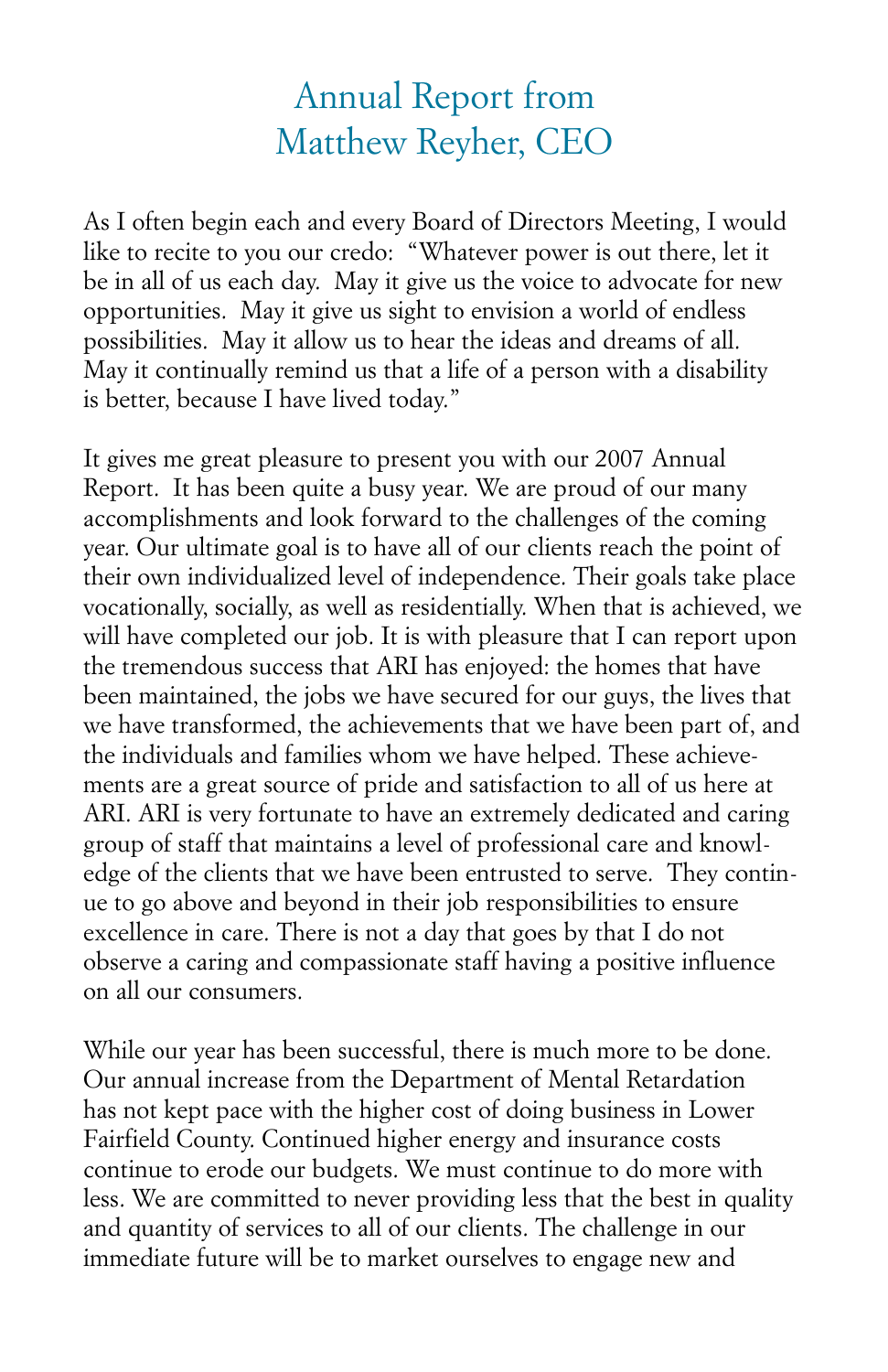existing clients and to provide comprehensive services to meet their needs. The model of "grant-based funding" continues to evolve. Our service delivery system, which was once based on grants, is now changing to a "fee for service" model. This will require us to seek alternate procedures while continuing to provide the highest level of quality services. We accomplish this by positioning ourselves to take advantage of opportunities that present themselves—developing supports to other disabilities groups, progressive and alternate forms of rehabilitation, and continuing to partner with our regional and statewide officials. With your support we will be ready and willing to embrace these changes.

Thank you for making this a wonderful year!

—Matthew Reyher

## Annual Message from Mario Musilli, Esq., Chairman

It is a privilege to serve as Chairman of such a devoted and steadfast Board of Directors. I thank them all for their time and talent.

It is also an honor to work with our exceptional staff and leadership. They deliver the services necessary for our clients to reach their personal best each day, and for that we are grateful.

ARI has survived many challenges in it's 50+ years and, once again, we face instability in state funding and policy. We must, as a Board and as a community, work together to meet these challenges with creativity and economy. Our strategic plan and our mission demand that we maintain our high standards and comprehensive excellence. We must and we will find sustainable solutions.

I welcome your help and look forward to working together. —Mario Musilli, Esq.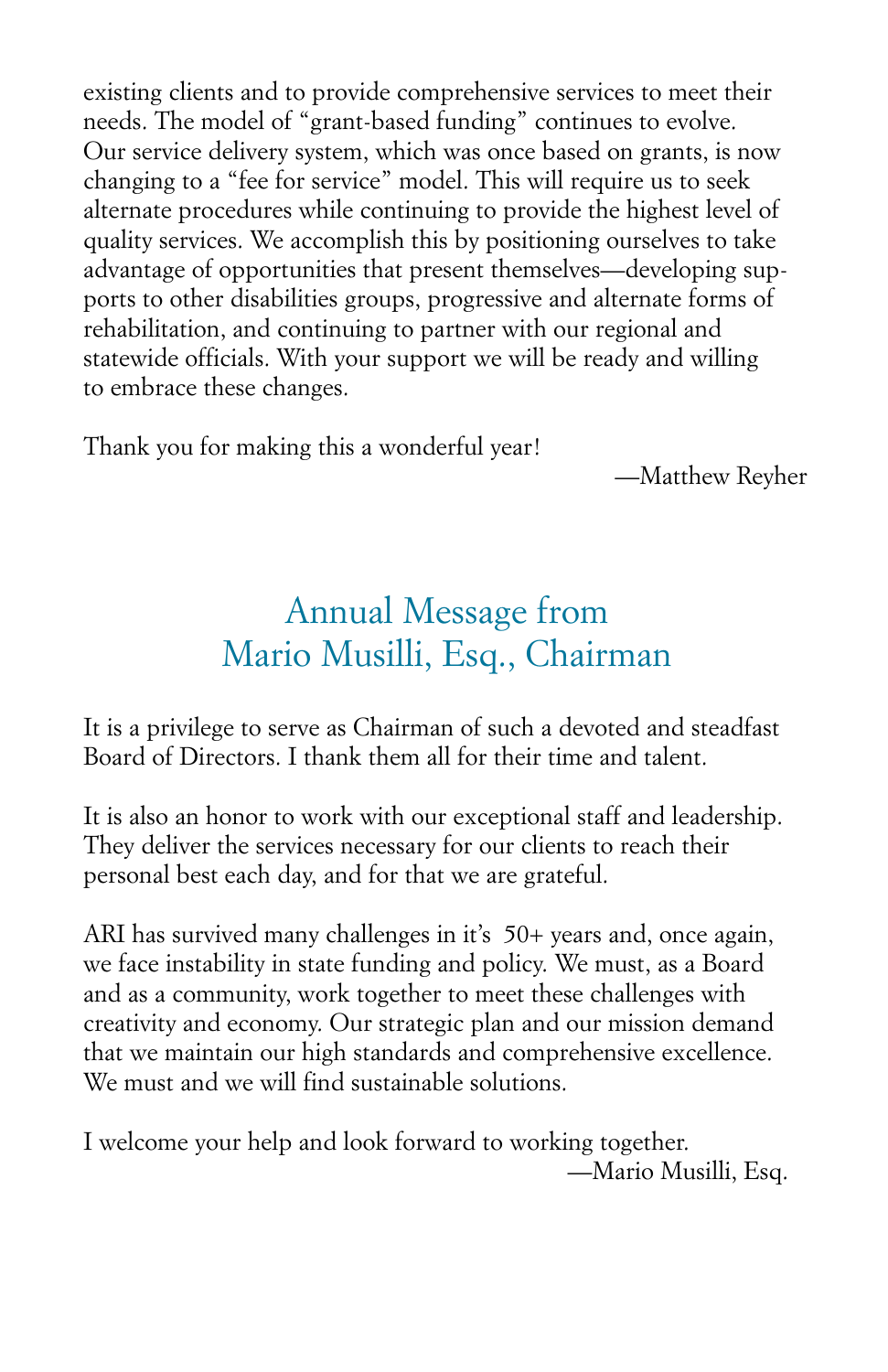### 2006 – 2007 Board of Directors

#### BOARD OFFICERS

Mario Musilli, Esq., *Chairperson* Allan Sussman, *Chairperson-elect* Charles Hertz, M.D., *Vice Chairperson* John Russo, *Secretary* John Downing, *Treasurer* Peter A. Buck, *Past Chairperson*

#### BOARD MEMBERS

Kamalesh Banerjee, Ph.D. Gerald R. Bosak Janet D'Arcangelo, Ph.D., APRN Ginny Fox Adriano Gatto Leon Hanna, D.D.S.

Beth Keenan Mark Lotstein Gail Malloy Cesar Manent Sylvan Pomerantz Carmine Vaccaro

#### BOARD MEMBERS EMERITI

Barbara Aronica-Buck Henry Brenner, Ph.D. Arlene O. DuBiago Edward Granelli Sari Jaffe, Esq. Louis Lotstein\* Paul G. Macari Thelma V. Martin\*

Philip Molstre Dennis Murphy\* Frank D. Rich, III Richard W. Saunders Richard E. Taber Francis White\*

\*deceased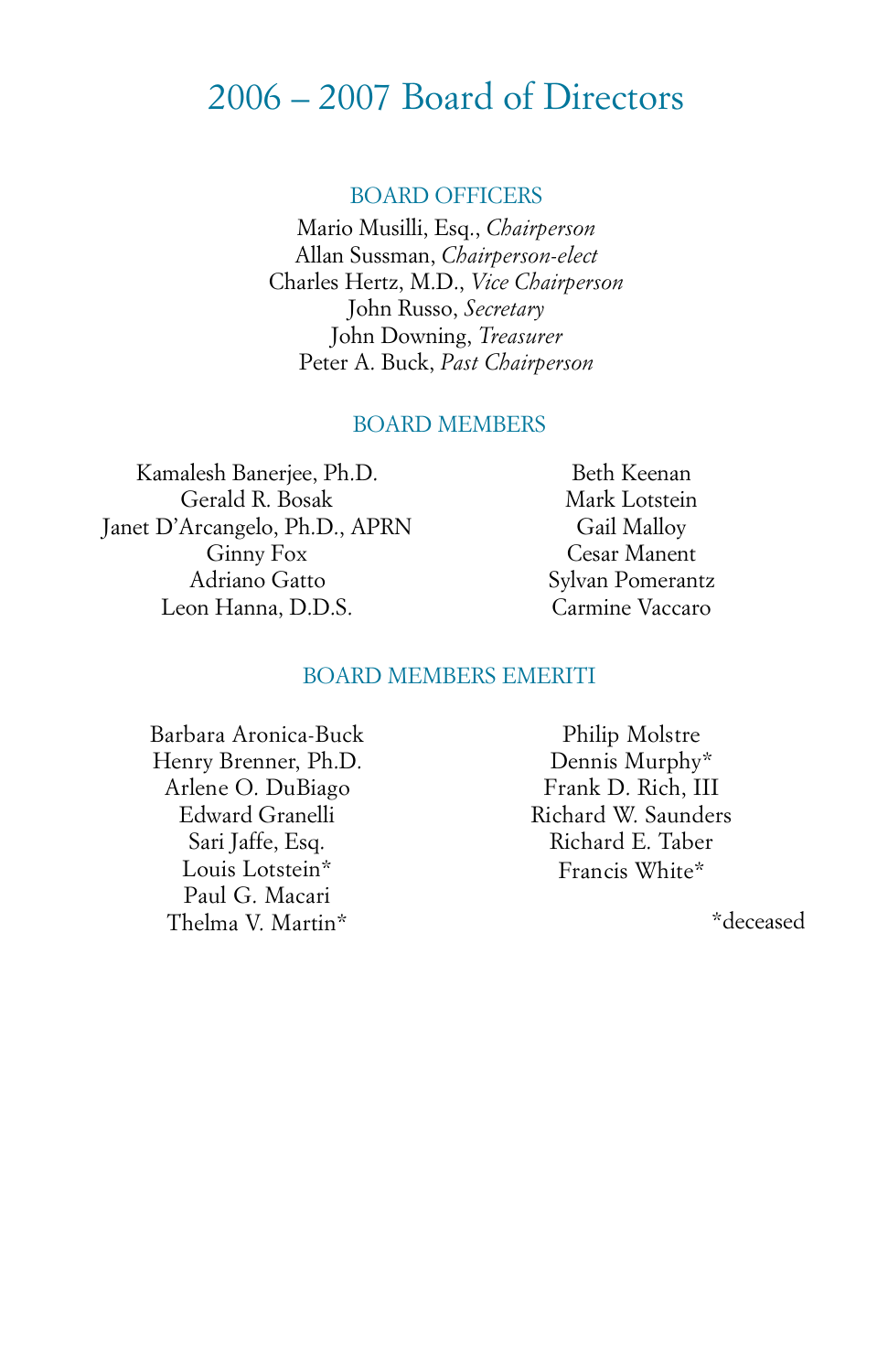



The first ARI Walk for Independence took place Sunday, May 20, 2007 at Cove Island Park. Close to one hundred people walked one-mile in support of ARI. We wish to thank everyone who participated, especially the new ARI Youth Corp. and the Development Committee.

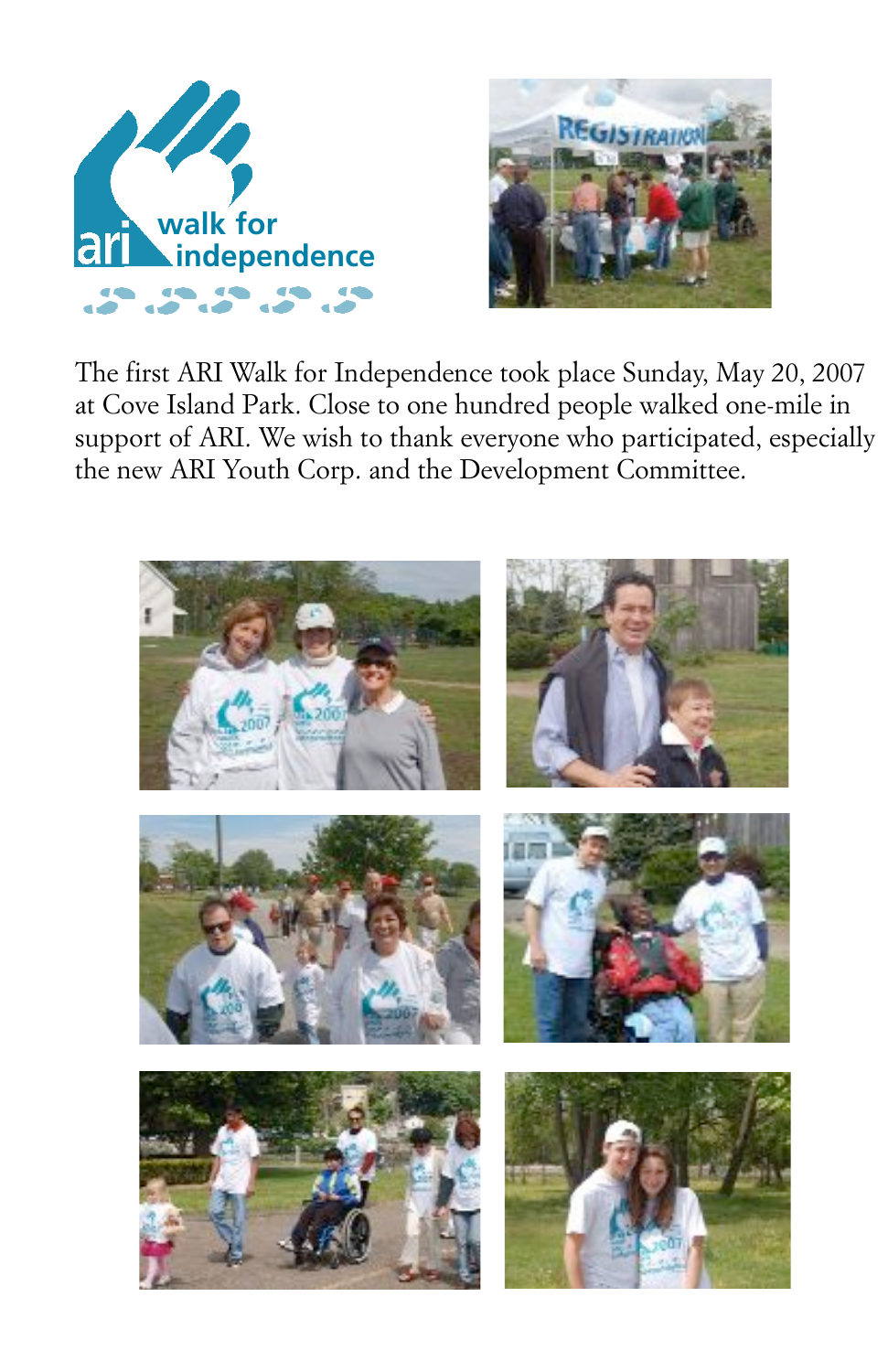### ARI of Connecticut Ur**ARI QE CONNECTICUT**Ort UNAUDITE<u>D FINANGIA</u>L REPORT **2006-2007**

#### **SUPPORT & REVENUE**

| <b>FEES</b>           | \$6,077,543 |
|-----------------------|-------------|
| <b>CONTRACTS</b>      | \$135,904   |
| <b>GRANTS</b>         | \$86,777    |
|                       |             |
| UNITED WAY            | \$18,850    |
| MISC.                 | \$245.756   |
| <b>INVEST. INCOME</b> | \$133,679   |
|                       |             |

#### **TOTAL REVENUE \$6,698,509**

**REVENUE OVER EXPENSES AFTER DEPRECIATION**

**\$95,439**

#### **EXPENSES**

| ADMIN<br>DAY PROGRAMS<br>RESIDENTIAL PROGRAMS<br>OTHER                                      | \$558,438<br>\$2,015,206<br>\$3,695,529<br>\$153,407 |
|---------------------------------------------------------------------------------------------|------------------------------------------------------|
| <b>TOTAL EXPENSES</b>                                                                       | \$6,422,580                                          |
| <b>NET PUBLIC SUPPORT AND</b><br><b>REVENUE OVER EXPENSES</b><br><b>BEFORE DEPRECIATION</b> | \$275,929                                            |
| <b>Depreciation</b>                                                                         | \$180,490                                            |
| <b>NET PUBLIC SUPPORT AND</b>                                                               |                                                      |